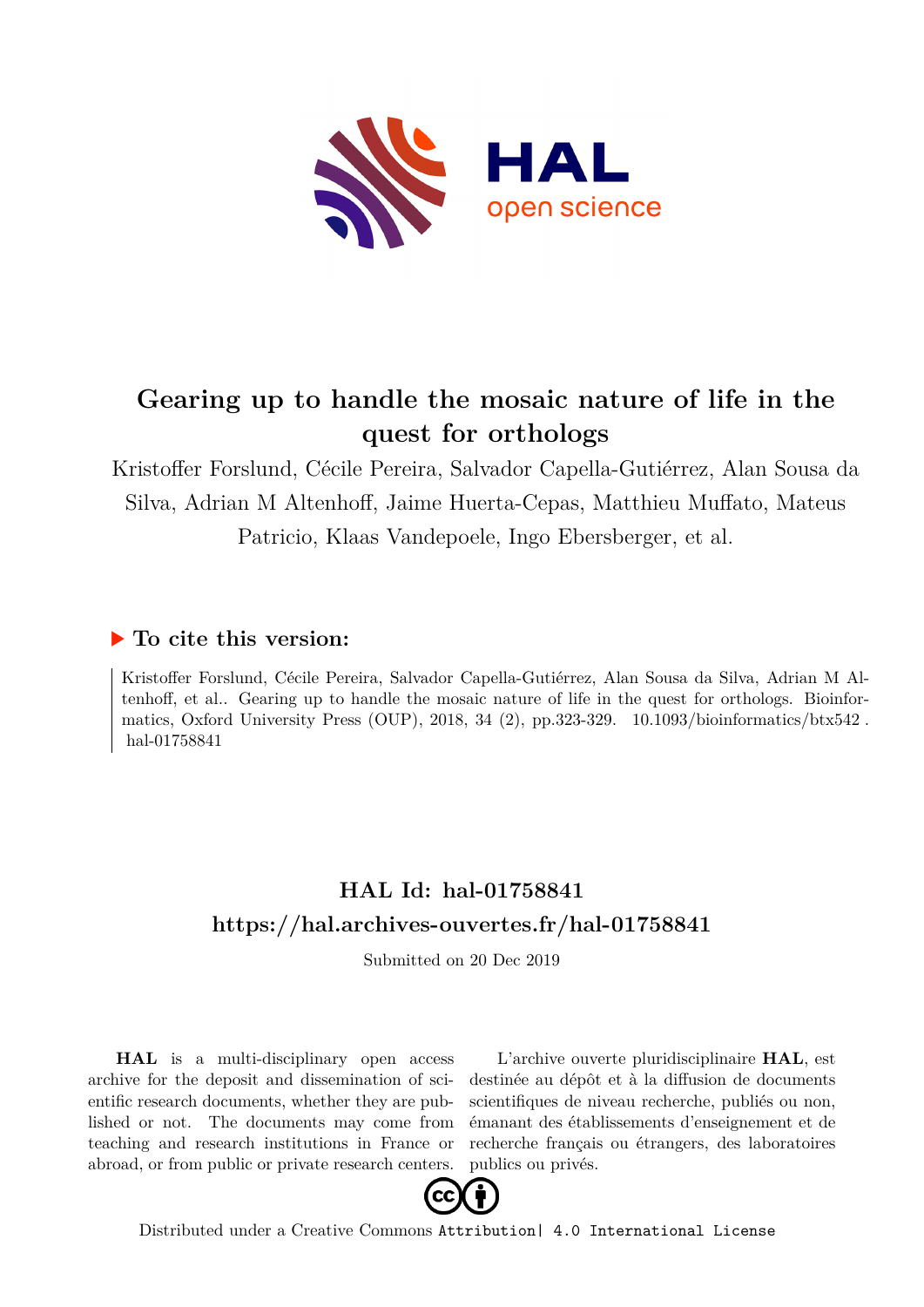# Genome analysis

# Gearing up to handle the mosaic nature of life in the quest for orthologs

Kristoffer Forslund<sup>1,†</sup>, Cecile Pereira<sup>2,3,4,†</sup>, Salvador Capella-Gutierrez<sup>5</sup>, Alan Sousa da Silva<sup>6</sup>, Adrian Altenhoff<sup>7,8</sup>, Jaime Huerta-Cepas<sup>1</sup>, Matthieu Muffato<sup>6</sup>, Mateus Patricio<sup>6</sup>, Klaas Vandepoele<sup>9</sup>, Ingo Ebersberger<sup>10,11</sup>, Judith Blake<sup>12</sup>, Jesualdo Tomás Fernández Breis<sup>13</sup>, The Quest for Orthologs Consortium, Brigitte Boeckmann<sup>14</sup>, Toni Gabaldón<sup>15,16,17</sup>, Erik Sonnhammer<sup>18</sup>, Christophe Dessimoz<sup>19,20,21,22,23,\*</sup> and Suzanna Lewis<sup>24,\*</sup>

<sup>1</sup>Structural and Computational Biology Unit, European Molecular Biology Laboratory, 69117 Heidelberg, Germany, <sup>2</sup>Microbiology and Cell Science Department, Institute for Food and Agricultural Sciences, University of Florida at Gainesville, Gainesville, FL 32603, USA, <sup>3</sup>Laboratoire de Recherche en Informatique (LRI) and <sup>4</sup>Institute for Integrative Biology of the Cell (I2BC), CEA, CNRS, Univ. Paris-Sud, Universite´ Paris-Saclay, Gif-sur-Yvette cedex 91198, France, <sup>5</sup>Spanish National Bioinformatics Institute (INB), Spanish National Cancer Research Centre, 28029 Madrid, Spain, <sup>6</sup>European Molecular Biology Laboratory, European Bioinformatics Institute, Wellcome Genome Campus, CB10 1SD Hinxton, UK, <sup>7</sup>Department of Computer Science, ETH Zurich, CH-8092 Zurich, Switzerland, <sup>8</sup>Computational Biochemistry Research Group, Swiss Institute of Bioinformatics (SIB), 8006 Zurich, Switzerland, 9 VIB & Department of Plant Biotechnology and Bioinformatics, Center for Plant Systems Biology, Ghent University, 9000 Ghent, Belgium, <sup>10</sup>Applied Bioinformatics, Goethe-Universitet Frankfurt, 60325 Frankfurt, Germany, <sup>11</sup>Senckenberg Climate and Research Center Frankfurt (BIK-F), 60325 Frankfurt, Germany, <sup>12</sup>Jackson Laboratory, Bar Harbor, ME 04609, USA, 13Faculty of Computer Science, University of Murcia, IMIB-Arrixaca, 30008 Murcia, Spain, 14Swiss-Prot Group, Swiss Institute of Bioinformatics (SIB), CH-1205 Geneva, Switzerland, 15Bioinformatics and Genomics Programme, Centre for Genomic Regulation (CRG), Barcelona Institute of Science and Technology (BIST), 08036 Barcelona, Spain, <sup>16</sup>Universitat Pompeu Fabra (UPF), 08002 Barcelona, Spain, <sup>17</sup>Institució Catalana de Recerca I Estudis Avançats (ICREA), 08010 Barcelona, Spain, <sup>18</sup>Science for Life Laboratory, Department of Biochemistry and Biophysics, Stockholm Bioinformatics Center, Stockholm University, 10691 Solna, Sweden,  $19$ Center for Integrative Genomics and  $20$ Department of Ecology and Evolution, University of Lausanne, CH-1015 Lausanne, Switzerland, <sup>21</sup>Department of Genetics, Evolution, and Environment and <sup>22</sup>Department Computer Science, University College London, WC1E 6BT London, UK, <sup>23</sup>Swiss Institute of Bioinformatics, CH-1015 Lausanne, Switzerland and <sup>24</sup>Environmental Genomics and Systems Biology, Lawrence Berkeley National Laboratory, Berkeley, CA 94720, USA

\*To whom correspondence should be addressed.

† The authors wish it to be known that, in their opinion, the first two authors should be regarded as Joint First Authors. Associate Editor: Janet Kelso

Received on November 27, 2016; revised on February 19, 2017; editorial decision on August 28, 2017; accepted on August 29, 2017

# Abstract

Summary: The Quest for Orthologs (QfO) is an open collaboration framework for experts in comparative phylogenomics and related research areas who have an interest in highly accurate orthology predictions and their applications. We here report highlights and discussion points from the QfO meeting 2015 held in Barcelona. Achievements in recent years have established a basis to

 $\heartsuit$ The Author 2017. Published by Oxford University Press.  $323$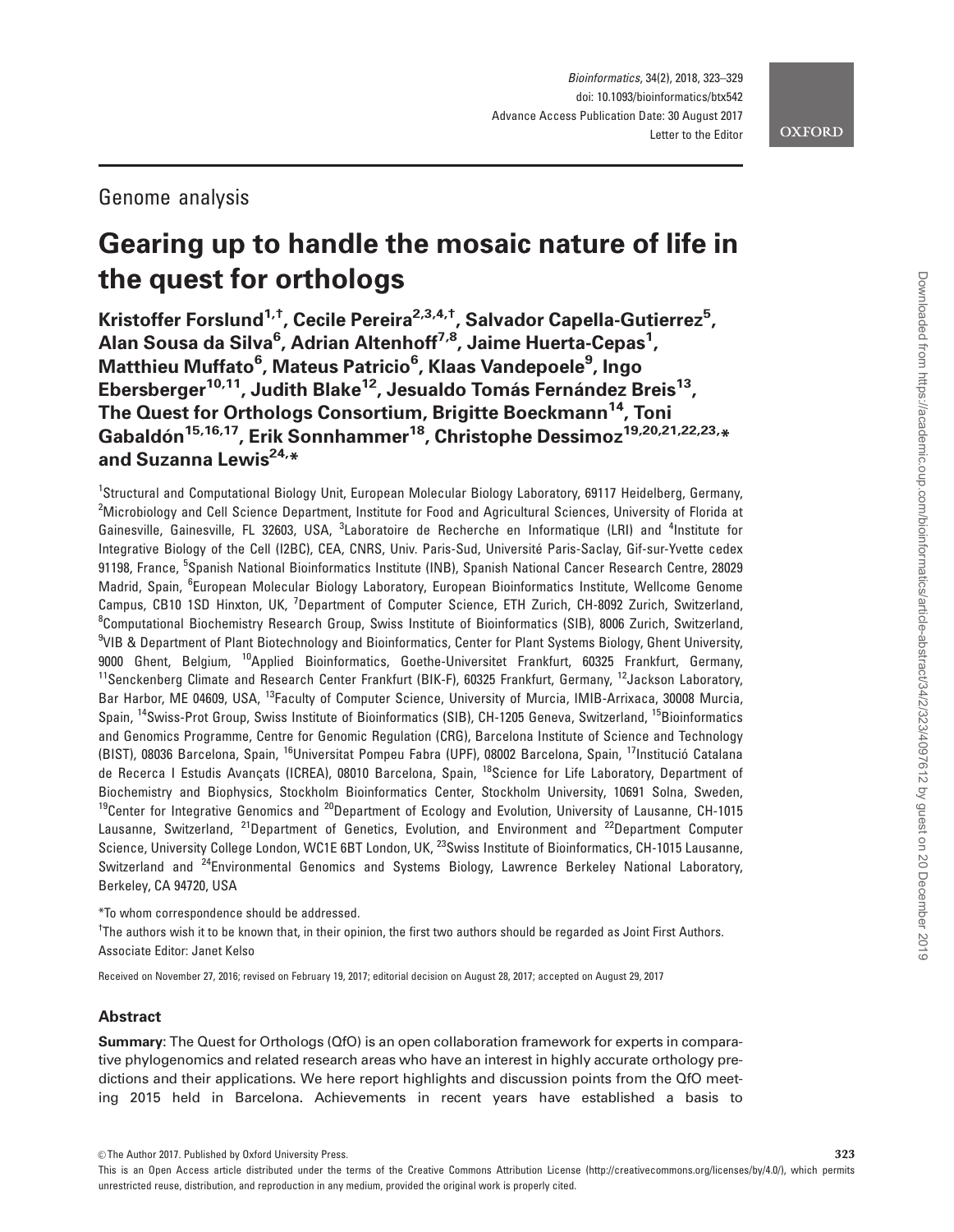support developments for improved orthology prediction and to explore new approaches. Central to the QfO effort is proper benchmarking of methods and services, as well as design of standardized datasets and standardized formats to allow sharing and comparison of results. Simultaneously, analysis pipelines have been improved, evaluated and adapted to handle large datasets. All this would not have occurred without the long-term collaboration of Consortium members. Meeting regularly to review and coordinate complementary activities from a broad spectrum of innovative researchers clearly benefits the community. Highlights of the meeting include addressing sources of and legitimacy of disagreements between orthology calls, the context dependency of orthology definitions, special challenges encountered when analyzing very anciently rooted orthologies, orthology in the light of whole-genome duplications, and the concept of orthologous versus paralogous relationships at different levels, including domain-level orthology. Furthermore, particular needs for different applications (e.g. plant genomics, ancient gene families and others) and the infrastructure for making orthology inferences available (e.g. interfaces with model organism databases) were discussed, with several ongoing efforts that are expected to be reported on during the upcoming 2017 QfO meeting. Contact: selewis@lbl.gov or c.dessimoz@ucl.ac.uk

#### 1 Introduction

Orthology is defined as the relationship between a pair of sequences separated through a species divergence event from their most recent common ancestor (Fitch, 1970). Paralogy, in contrast, follows sequence duplication events resulting in eventually divergent sequences within the same (ancestral) genome. Given our understanding of evolutionary forces, we expect a relatively higher conservation of function in orthologs than in paralogs. This distinction is crucial when transferring knowledge from assays and analyses between species, such as selecting the correct orthologous target for knockout in an experimental system. The distinction is further needed in exploratory evolutionary analysis, because it is primarily orthologs that are expected to follow the phylogeny of their species. The definition is made more complicated still in that subsequent duplications after a speciation event results in several sequences in a species all being (in-)paralogous with each other and (co-)orthologous to their counterparts in another species. From the time that sequence data first became available, multiple independent efforts have striven to develop methods for identifying orthologs and paralogs. This has resulted in a number of publicly available and widely used resources.

The Quest for Orthologs (QfO, [http://questfororthologs.org\)](http://questfororthologs.org) initiative has so far organized four biennial gatherings [\(http://questfor](http://questfororthologs.org/meetings) [orthologs.org/meetings\)](http://questfororthologs.org/meetings) for the research community with an interest in orthology determinations—including both developers and application users—with the aim of sharing experiences, establishing metrics, improving data exchange and comparability, as well as developing joint strategies for advancing the field. Starting with the 2009 meeting in Hinxton (Cambridge, UK), the work centered on establishing standardized reference proteomes to benchmark different tools, developing frameworks to facilitate data exchange (e.g. OrthoXML and SeqXML, Schmitt et al., 2011), and establishing collaborative working groups to keep advancing on these and other issues. While the adoption of standard formats took time, most orthology resources reported recently to provide support for OrthoXML (Sonnhammer et al., 2014), thus paving the way for applications such as joint benchmarking or consensus meta-analysis servers for orthology assessment (Pereira et al., 2014).

The second QfO meeting in 2011, also in Hinxton (Cambridge, UK), discussed the necessity of a common framework for well-curated and well-established biological datasets. Indeed, stable versions of reference proteomes representing species from a broad taxonomic spread would greatly facilitate comparison of the results from different orthology analysis pipelines and disentangle effects of input data choices (genome versions, gene calls, taxonomic range, ...) from that of the algorithms. Since then, an increasing number of researchers and tool developers have joined the working groups in charge of the coordination and maintenance of those resources (e.g. a curated set of reference proteomes). Additionally, since orthology fundamentally relates nested histories (e.g. that of proteins) to their host histories (e.g. those of species), in many cases an accurate consensus species phylogeny is needed. Because of this mutual dependency, a QfO species tree working group, along with representatives from the community of researchers working on the 'Tree of Life' problem, was initiated in 2013 to review the congruence of species classifications. This work resulted in an overview of consensus and disagreement with regards to species phylogeny on the medium scale (Boeckmann et al., 2015), and an agreed upon species-level phylogeny for joint QfO analysis.

Orthology inference methods must all cope with choosing among multiple complex evolutionary scenarios, each with a risk of conjuring up a dubious assignment. During the third Quest for Orthologs meeting in 2013 in Lausanne, Switzerland, there was a growing recognition of the need for careful benchmarking to profile and assess the performance of orthology inference methods. One theme of this discussion was how to design such benchmarks. Starting from a review of the work independently carried out by several teams in developing orthology benchmarks and curated gold standard datasets, a QfO working group began designing a shared resource for comparative evaluation of orthology calls. This online service assists developers as they each strive to improve their respective algorithms and resources, and offers guidance for users in selecting the most appropriate method given their particular application's goal. This tool has now been published (Altenhoff et al., 2016) and is available online ([http://orthology.benchmarkservice.org\)](http://orthology.benchmarkservice.org). This service also functions as an up-to-date reference to the benchmarked tools (see [http://orthology.benchmarkservice.org/projects\)](http://orthology.benchmarkservice.org/projects).

In 2015, the fourth Quest for Orthologs meeting was held in Barcelona. It was widely attended in terms of the range of participating orthology inference specialists, including American, European and Asian teams, as well as with regards to the active participation of industrial researchers with interests in particular applications of orthology. The present report highlights the main points of discussion during that meeting, and aims to place those discussions within the larger context of the field of orthology inference; including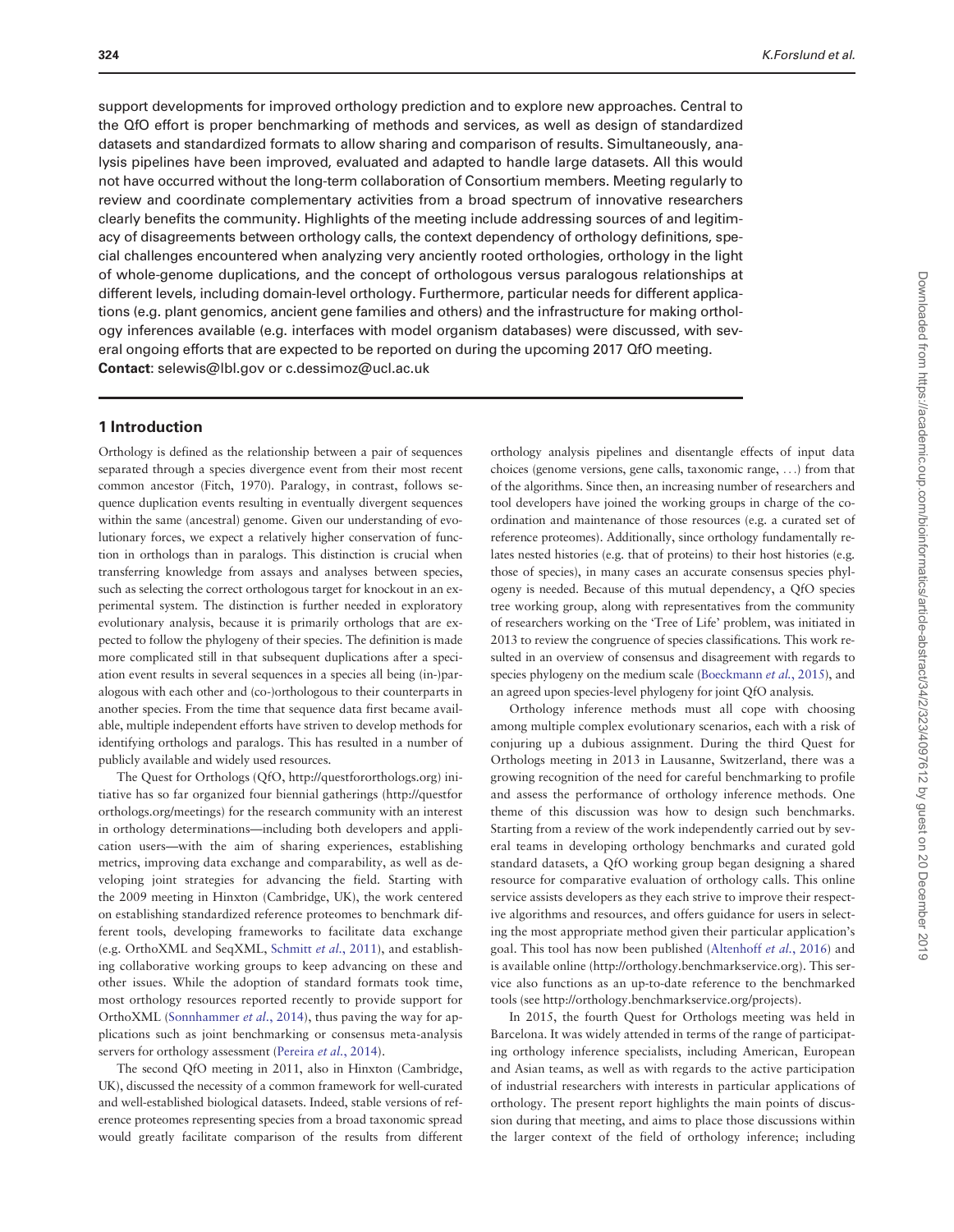where that field may be heading and what the challenges are that we must meet in order to get there.

#### 2 Meeting highlights

As a wider and wider taxonomic diversity of genomic information becomes available, the challenges and opportunities for resolving orthologs, relative to very ancient ancestral species, increases proportionately. The further back we look, the more challenging it becomes to reconstruct evolution accurately from sequence data. Improvements to current strategies were presented at this meeting that help overcome some of these difficulties.

### 2.1 Orthology conjecture and evolutionarily deep orthologies

Orthology as the central concept of evolutionary genomics was the theme of the keynote speaker, Eugene Koonin (NCBI/NIH, USA). Orthologous (as opposed to paralogous) genes are often assumed to share the highest sequence similarity, the highest structural conservation, as well as retaining a common ancestral function. This has been termed the 'orthology conjecture' (Nehrt et al., 2011). Although these implicit corollaries are not part of the orthology definition itself, they seem to hold for a large fraction of orthologous genes in large-scale comparative genomics studies (discussed in Gabaldón and Koonin, 2013). Evolution, however, is a highly complex process. Indeed, the prediction of orthologous genes from closely related organisms is straightforward, but only a small fraction of highly conserved genes are predicted to be orthologous between genomes from distantly related species, because the increasing accumulation of evolutionary events in a gene's history obfuscates these relationships. In particular, the diversification of domain architectures in protein-coding genes in many cases accounts for the relative lack of predicted orthologs. Deep phylogenies are therefore best studied on individual orthologous protein domains rather than on full-length orthologous genes. In summary, the simplifying corollaries of the 'orthology conjecture' will need to be revised as the model of evolution is refined.

#### 2.2 Orthologous evolution at different scales

Orthology relates sequence features in a nested history (i.e. the evolutionary scenarios joining together extant gene sequences) to their surrounding 'host' history (i.e. the evolution of the species within which these are/were found) as outlined in Figure 1. Similar relationships can be identified on multiple levels, a point highlighted by several participants. Below the conventional level of contrasting gene versus species phylogenies, orthology analysis can be conducted at the level of homology/ohnology-type evolution, that is, large-scale paralogies resulting from tandem, segmental or whole genome duplication. Likewise, domain-level analyses can account for evolutionary events that shuffle domains around within genes, causing hybrid histories. Cedric Notredame presented a method that incorporates key protein structural elements to improve upon purely sequence-based multiple sequence alignment methods (Chang et al., 2015). Furthermore, similar relationships exist by analogy at the level of (sub-)populations within niches or ecosystems, with migration resembling speciation and niche diversification within a site duplication in this regard.

Additionally, drawing on discussions in previous meetings, the context dependency of the definition of orthology was highlighted, wherein orthologous pairs or groups are defined as extant sequences descended from the same ancestral sequence. Pair-wise methods naturally require such ancestral sequences to exist specifically in the last common ancestor (LCA) species of the genomes where the extant pair members are found,

whereas, to be meaningful, multi-species/group methods require an LCA genome to be explicitly specified, as well as allowing for subsequent gene duplications to introduce some cases of (in-)paralogy (Sonnhammer and Koonin, 2002) between group members. It was particularly noted that unless such contexts are properly taken into account, applications drawing on multi-species orthology groups may yield counterintuitive results. A strong recommendation therefore emerged to ensure that the ancestral species relative to which each orthologous group is defined is clearly specified in resources and applications. Most progress achieved by the QfO aside from the meetings themselves has taken place in working groups for special interests, which regularly communicate between meetings. These thus far have included a species tree resource working group, an orthology bench-

marking working group, and a working group for construction of novel orthology utility tools. To ensure greater transparency and accessibility to orthology researchers who may wish to participate, contact information for all working groups are available at [http://](http://questfororthologs.org/working_groups) [questfororthologs.org/working\\_groups](http://questfororthologs.org/working_groups).

#### 2.4 First steps in synchronizing orthology with biological systematics

2.3 Working group updates

Tree-based orthology inference presumes knowledge of the species tree. For this reason, the Quest for Orthologs species tree working group surveyed the classifications of 147 organisms of interest to the QfO, including the most well-studied model organisms, and reported areas of congruence and particularly high incongruence in the outcomes of different evolutionary history reconstruction efforts (Boeckmann et al, 2015). Six large-scale and well-used trees of life (ToL) and species classifications were analyzed, among them the National Center for Biotechnology Information (NCBI) taxonomy (Federhen et al., 2012), the Open Tree of Life (Hinchliff et al., 2015) and the 16S ribosomal RNA (rRNA) database (Yilmaz et al., 2013). Comparing the species phylogenies to a consensus species tree model of the 147 taxa revealed topological discordance and ambiguity for about 40% of all clades, notably in both ancient and recent regions of the tree. Large-scale mapping of gene trees to the consensus species trees coincides with the level of observed incongruence between species classifications. In particular, incomplete lineage sorting, hybridization and allopolyploidy interfere with species treeaware orthology prediction for eukaryotes, and horizontal gene transfer is likely the main reason for the species tree discordance seen in the prokaryotic domains of life. Alternative species tree topologies are thus a valuable source of information for more detailed studies on genome, lineage and species evolution (Hahn and Nakhleh, 2015). Applying such knowledge can help improve sequence-based phylogenies and explain non-tree-like structures in the ToL. Caution is advised when predicting orthologs based on orthology-inferred species trees, and those ToLs inferred with alternative, complementary methods are therefore of particular importance to the QfO (Boeckmann et al., 2015).

#### 2.5 Common standards and representations

The previously introduced OrthoXML standard for representing orthology calls, as stated, is provided by successively more resources, which was highlighted in several presentations. Plans were discussed further in making use of a common framework (e.g. a mini-API for web services providing OrthoXML calls given a sufficiently context-aware input set) both for joint benchmarking and for consensus orthology assessments, as a possible future QfO-provided resource. Discussion during the meeting also highlighted the potential of applying semantic web principles and concepts to produce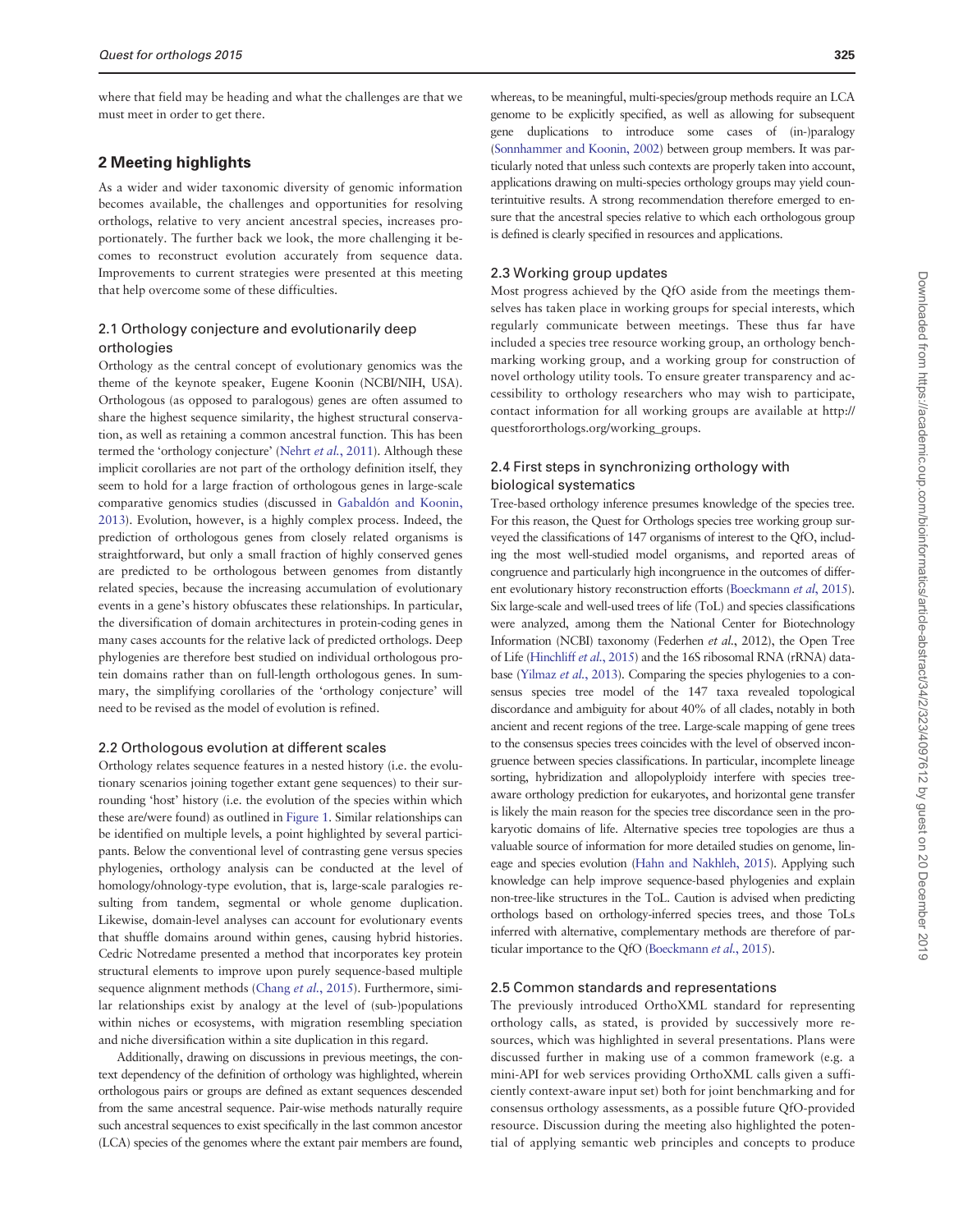

Fig. 1. Nested Evolutionary Histories: Containing (e.g. species) trees (grey area) with nested (e.g. gene) trees (red/blue) inside. Semicircles denote orthologous or orthology-like relations. On the top level (top left panel), subpopulations unique to a particular ecological niche are nested within populations, and within subpopulations in turn, the histories of individual genealogies are nested. In this sense, niche segregation within a site is a form of duplication event, whereas migration to novel habitats correspond to speciation events at this level. In addition, genes lie within genomes that are subject to whole-genome or chromosome-scale duplication events (top right panel, bottom left panel), which strongly influences genome evolution and involve discordances between the histories of components and wholes, and protein domains within genes may reshuffle over evolutionary time (bottom right panel), complicating the use of full-length sequences in orthology inference (Color version of this figure is available at *Bioinformatics* online.)

RDF implementations of orthology resources. Progress on the development of the Orthology Ontology (Fernández-Breis et al., 2016) and its application to generate RDF versions of OrthoXML resources were presented. While more work remains to be done before such a system is fully adapted and in broad use among orthology call providers, the operations of a working group for development of orthology utilities has led to steady progress addressing specific technical issues and research questions.

## 3 Algorithmic advances

### 3.1 Real and apparent discrepancies between conclusions from different methods

With recent developments of the joint Quest for Orthologs benchmarking datasets and tools, this meeting renewed discussions on the extent to which, and the reasons why, different methods may produce incompatible orthologous and paralogous relationship calls. The first publication of benchmark results (Altenhoff et al., 2016) provides a large-scale quantification of such discrepancies also accessible online (ttp://orthology.benchmarkservice.org/). Paul D. Thomas (University of Southern California, USA) pointed out that differences in homology clustering (e.g. alignment score cutoffs, alignment coverage requirements, or cluster tightness), could have a substantial impact on the downstream orthology inference independent of other more unique aspects of a method—the extent of which has yet to be investigated. To improve homology inference, Mateus Patricio (EMBL-EBI, UK) presented a new library of Hidden Markov Model (HMM) profiles built upon the PANTHER (Mi et al., 2015) and TreeFam (Schreiber et al., 2014) databases and complemented with new profiles inferred from sequences that were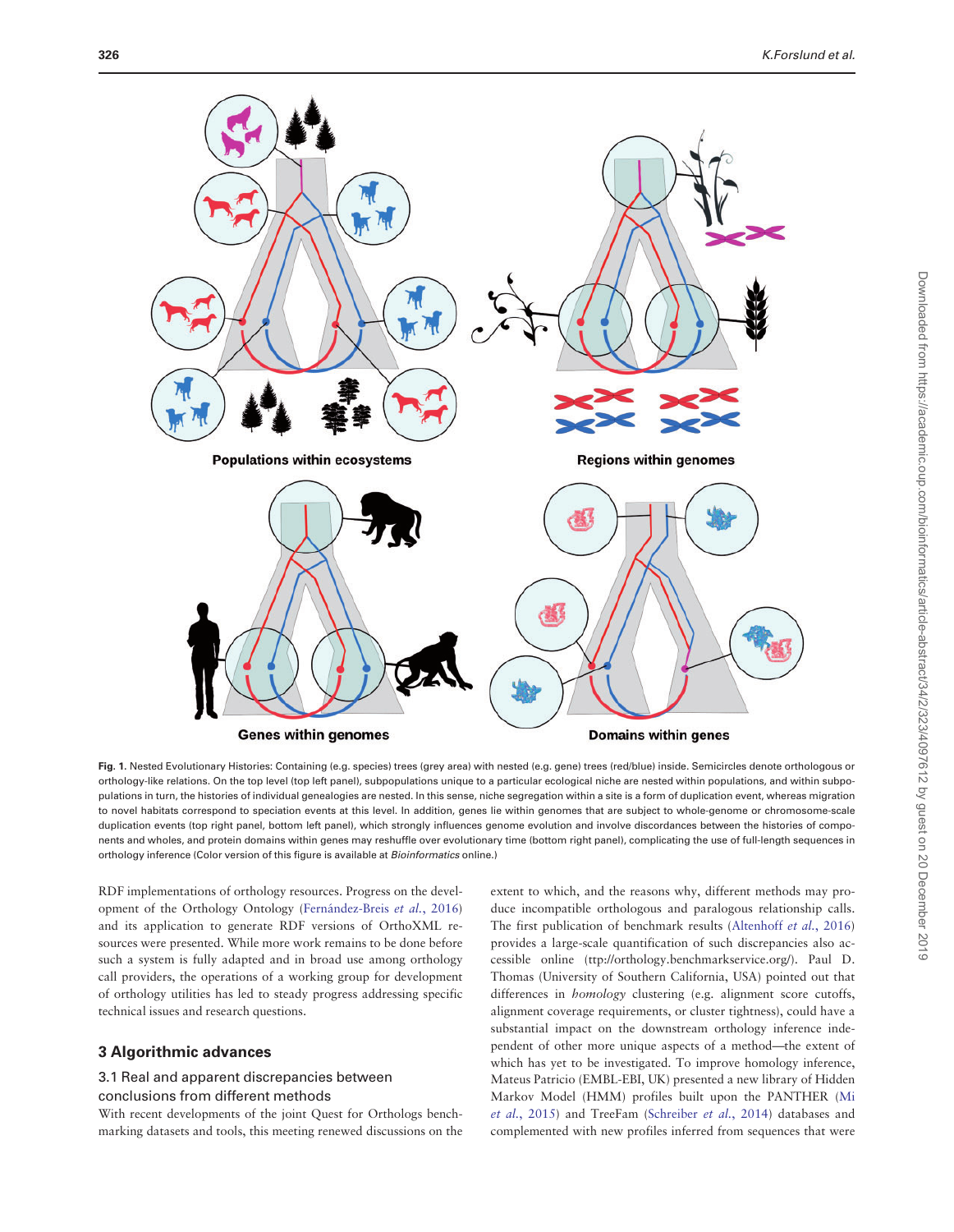not covered by any of these libraries. The library covers all the eukaryotes, including vertebrates and non-vertebrates, and is available for download on the Ensembl FTP site [\(ftp://ftp.ensembl.org/pub/cur](http://ftp://ftp.ensembl.org/pub/current_compara) [rent\\_compara\)](http://ftp://ftp.ensembl.org/pub/current_compara). The most recent version of PANTHER was also improved following feedback from this work. Furthermore, to go one step further and standardize the input of tree-based orthology methods, Thomas and Matthieu Muffato (EMBL-EBI, UK) proposed to work together on a common resource for protein family trees.

The parallel approach to these efforts to improve each of the methods is to combine their output in order to obtain a consensus. For example MARIO (Pereira et al., 2014) presented by Cécile Pereira (Paris-Sud University, France), combines ortholog predictions from multiple methods, input in the standard orthoXML format, with the aim of obtaining more reliable orthology calls. This method was used in to perform the most recent update of FUNGIpath (Grossetête et al., 2010), a database for comparative analysis of fungal metabolism.

#### 3.2 Big data and scalability

One issue previously identified as a growing concern is the vast scale that high-throughput sequencing of genomes brings to orthology analysis (Sonnhammer et al., 2014). Since the 2013 meeting, several participants highlighted their recent technical developments to improve scalability. For instance, several resources, including TreeFam and eggNOG (Huerta-Cepas et al., 2016), now represent orthologous groups through Hidden Markov Model sequence representations which allow identification of novel members of families without the compute-intensive all-versus-all sequence comparisons. HMMs provide a more stable annotation of proteins since each sequence is classified independently from the others, as opposed to the all-vs-all methods that tend to define families globally and are more sensitive to changes in the input graph. Hieranoid (Schreiber and Sonnhammer, 2013) achieves linear scaling to the number of species by aggregating orthologs along a species guide tree. Another approach dealing with a similar problem was presented in the form of the MMseqs many-versus-many sequence comparison software (Hauser et al., 2016). Still other approaches were suggested, such as making use of the nested nature of taxonomy and the transitive property of homology for more rapid identification of such sequences.

#### 3.3 Inclusion of additional biological information

The meeting also featured several algorithmic contributions. Of particular note was work presented by Benjamin Liebeskind and Claire McWhite (University of Texas at Austin, USA) that leveraged conserved protein networks to better discern between paralogs and orthologs, focusing on networks that are involved in or associated with human diseases (Liebeskind, 2016; McWhite et al., 2015). Similarly Klaas Vandepoele (University of Ghent – VIB, Belgium) compares gene expression level commonalities across different plant species to gain additional insight for correctly identifying functionally conserved (co-) orthologs showing conserved spatial-temporal expression (Movahedi et al., 2012; Tzfadia et al., 2016).

#### 3.4 Applications

Increasing participation in QfO by researchers within industry and academia, who are leveraging orthology assertions in their applications, highlighted the need to consider a broad variety of application requirements. Consumers of orthology resources perceive the impact of alternative approaches yielding different orthologs calls and thus

benefit from better characterization of the inherent tradeoffs between such approaches.

#### 3.5 Orthology work within different taxonomic clades

The biology of different taxonomic groups (animals, plants, fungi, bacteria, ...) is unique and therefore they each have different uses and encounter different obstacles in using ortholog calls. For example, in plants multiple whole genome duplications confound genomic assembly algorithms and thus researchers leverage ortholog calls to improving the coverage of their assemblies, as Klaas Vandepoele illustrated with the PLAZA comparative genomics platform (Proost et al., 2014), another such application being OrthoFiller [\(http://biorxiv.org/content/early/2017/01/05/098566](http://biorxiv.org/content/early/2017/01/05/098566)). There are increasing needs for plant-specific resources both for ecology and for advancing crop science, with major commercial actors such as Bayer and Syngenta therefore also participating in the QfO. These needs include ascertaining comparative taxonomic ranges that adequately span plant variability, and accounting for special challenges in plant genome analysis such as widespread polyploidization, repetitive elements and sometimes very large genome sizes. OMA (Altenhoff et al., 2014) already includes plants, but as a direct result of discussions at the meeting, a QfO working group will seek to augment the QfO reference proteomes to allow better representation of certain species groups, in particular for plants, in anticipation of the next meeting in 2017.

#### 3.6 Facilitating functional inference through orthology

The study of orthology is essentially research into evolutionary history, including, in part, extending our understanding of the evolution of functional capabilities. With a better understanding of orthology and paralogy, the function of proteins in less experimentally tractable systems can be more reliably inferred from those in which laboratory experiments can be more readily performed. Several participants highlighted the challenges encountered in functional inference through orthology. For example, the impact of whole genome duplication event was discussed in talks by Shigehiro Kuraku (RIKEN CLST, Japan) and Klaas Vandepoele. Part of the response may be found in improving orthology-based methods for protein function annotation. Nives Škunca (ETH Zurich, Switzerland) reported an improvement in Gene Ontology inference when propagating annotations across Hierarchical Orthologous Groups (HOGs) and not merely across groups of strict orthologs (Altenhoff et al., 2015)—thus highlighting the benefits of also considering certain paralogous relationships. Moreover, different groups provided updates on the phylogenetic-based propagation of functional annotations, including Suzanna Lewis (Lawrence Berkeley National Laboratories, USA) presenting the Gene Ontology Consortium's use of PANTHER and PAINT (Gaudet et al., 2011) for manually annotating protein family trees, or Evgenia Kriventseva (University of Geneva, Switzerland) describing OrthoDB's integration of functional information from UniProt and InterPro (Kriventseva et al., 2014). Tools are also in the works for using orthology calls to annotate the function of custom sequences (e.g. eggNOG-mapper: [http://biorxiv.org/content/early/2016/09/22/](http://biorxiv.org/content/early/2016/09/22/076331) [076331\)](http://biorxiv.org/content/early/2016/09/22/076331).

## 3.7 Model systems for insights into human disease mechanisms

Until recently the various projects dealing with important model organisms, such as ZFIN, FlyBase, MGI, SGD, WormBase and others, independently made their own choices with regards to which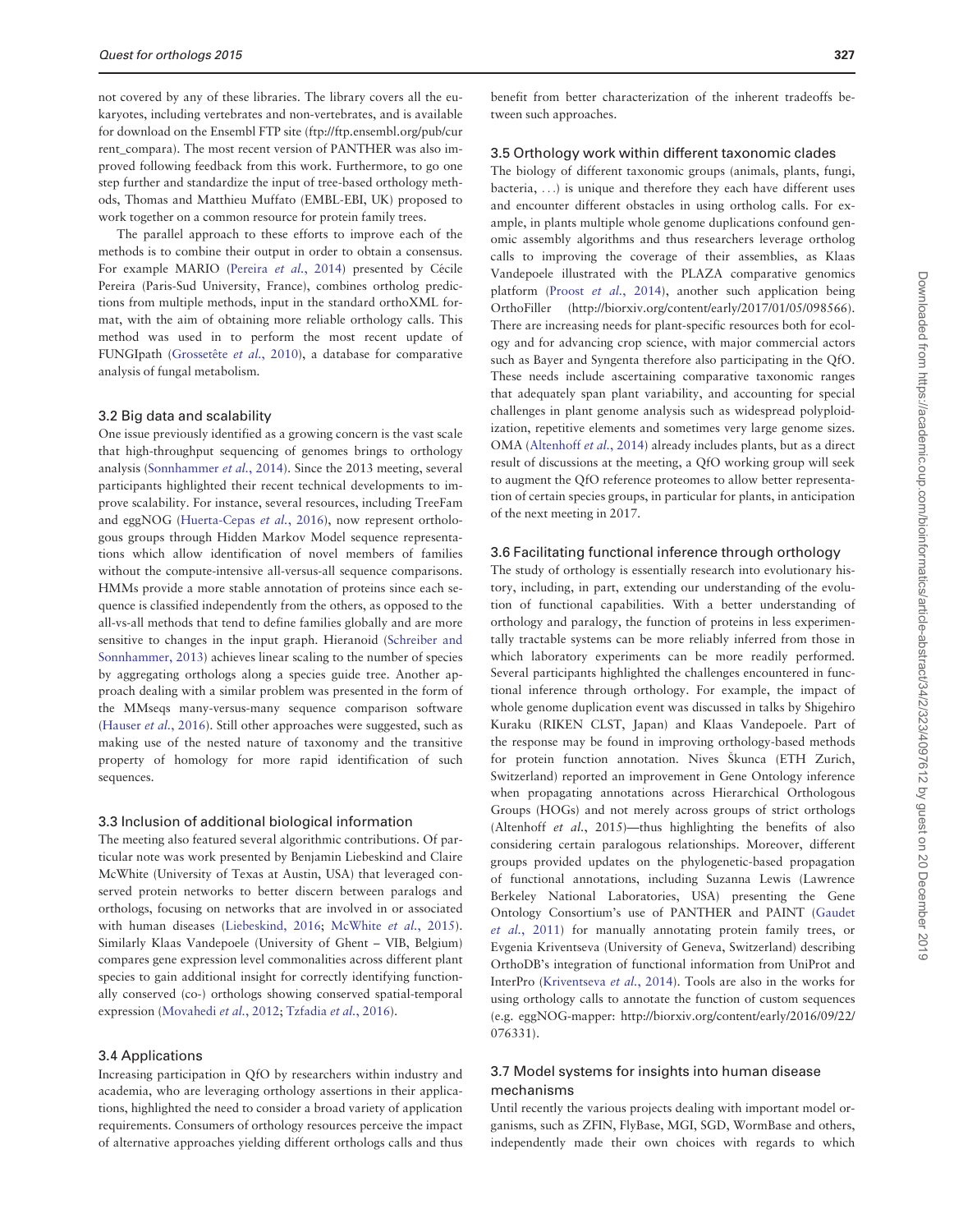orthology prediction strategy they would use. End users of these resources perceived the impact of these alternative choices in that the reciprocity of ortholog calls across the model organism resources was unreliable. This lack of convergence on a common approach among the model organisms is particularly deleterious when orthology relationships are used to transfer evolutionarily inherited characteristics, such as gene function, or when they are used to select the most appropriate model system for the analysis of a particular disease. Despite the fact that current approaches by the model organism resources are less than ideal, the situation is improving. From a research infrastructure perspective, there is the recent formation of the Alliance for Genomic Resources (AGR, see [http://www.alliance](http://www.alliancegenome.org/) [genome.org/\)](http://www.alliancegenome.org/), which, among other objectives, will be unifying the model organisms into a single resource using the same strategies for ortholog calling in every case. Paul Thomas and Suzanna Lewis are engaging with AGR as liaisons to the QfO Consortium members.

# 4 Outlook: the mosaic nature of life and its impact on evolutionary studies

Alongside practical challenges such as scale and redundancy of datasets, a common trend in the discussions this year of challenges faced within orthology analysis stems from that living and evolving systems, while describable as having a tree-like history at one level, often contain subsystems with conflicting histories. Species, seen as collectives of organism lineages, will contain divergent component lineages and will experience, through migrations or habitat shifts, eventual separation into new species. Genomes, on one level understandable through their species history, will contain internal paralogies resulting from duplication of some or all regions within them, along with effects of gene loss or conversion. Genes can lose domains or gain domains from a different origin. In each case, the central problem is that not all subsystems reflect the history of the whole (Fig. 1). Since molecular evolution analysis hinges on the use of subsystems for e.g. marker genes in order to understand the evolution of the whole species, this is a challenge to take seriously. At such distances where structural similarity chiefly is what remains, orthology analyses will often in practice be the identification of orthologous domains rather than orthologous genes, though the extent to which this imposes limitations on the interpretations of results is something that needs to be explored further. At previous QfO meetings it has been noted that domain-level orthology often disagrees with the results of whole gene-level analyses. Both approaches have advantages and disadvantages, yet they are not easily reconcilable. As the scope of the analyses attempted widens in terms of taxa considered, it also deepens to more ancient divergence events, marking the need to achieve a comprehensive understanding of how to work with such domain-level mosaics as an upcoming goal of the orthology community.

Taken together, these challenges, alongside previously recognized issues such as the need for standardization, tools for fair benchmarking of algorithms, and sensible strategies to handle the rapid growth of the number of sequenced genomes for analysis, highlight the utility for community-wide coordination efforts as has been achieved through the Quest for Orthologs meetings and activities.

### Acknowledgements

Members of the Quest for Orthologs Consortium: Adrian Altenhoff, Carla Bello, Judith Blake, Brigitte Boeckmann, Sébastien Briois, Salvador Capella-Gutierrez, Edward Chalstrey, Hirokazu Chiba, Oscar Conchillo-Solé, Vincent

Daubin, Todd DeLuca, Christophe Dessimoz, Jean-Francois Dufayard, Dannie Durand, Ingo Ebersberger, Jesualdo Tomás Fernández-Breis, Kristoffer Forslund, Natasha Glover, Alexander Hauser, Davide Heller, Jaime Huerta-Cepas, Mateusz Kaduk, Jan Koch, Eugene V. Koonin, Evgenia Kriventseva, Shigehiro Kuraku, Odile Lecompte, Olivier Lespinet, Jeremy Levy, Suzanna Lewis, Benjamin Liebeskind, Benjamin Linard, Marina Marcet-Houben, Maria Martin, Claire McWhite, Sergei Mekhedov, Sebastien Moretti, Matthieu Muffato, Steven Müller, El-Mabrouk Nadia, Cédric Notredame, Mateus Patricio, Simon Penel, Cécile Pereira, Ivana Pilizota, Henning Redestig, Marc Robinson-Rechavi, Fabian Schreiber, Kimmen Sjölander, Nives Škunca, Erik Sonnhammer, Alan Sousa da Silva, Martin Steinegger, Damian Szklarczyk, Paul Thomas, Ernst Thuer, Clément Train, Ikuo Uchiyama, Klaas Vandepoele, Lucas Wittwer, Ioannis Xenarios, Bethan Yates, Evgeny Zdobnov, Robert M. Waterhouse.

#### Funding

This work was supported by Spanish Ministry of Economy and Competitiveness grant BIO2012-37161 (to T.G.), Qatar National Research Fund NPRP 5-298-3-086 (to T.G.), European Research Council grant ERC-2012-StG-310325 (to T.G.), National Institutes of Health (NIH) grant R24 OD011883 (to S.E.L.), U41 HG002273 (to S.E.L. and P.D.T.), Swiss National Science Foundation grant PP00P3\_150654 (to C.D.), UK Biotechnology and Biological Sciences Research Council grant BB/M015009/1 (to C.D.), Swiss State Secretariat for Education, Research and Innovation (SERI) funding (to B.B. and C.D.). M.M. and M.P. acknowledge support from the Wellcome Trust (grant number WT108749/Z/15/Z) and the European Molecular Biology Laboratory. The research leading to these results has received funding from the European Union's Seventh Framework Programme (FP7/2007-2013) under grant agreement n° 222664 (Quantomics).

Conflict of Interest: none declared.

#### **References**

- Altenhoff,A.M. et al. (2014) The OMA orthology database in 2015: function predictions, better plant support, synteny view and other improvements. Nucleic Acids Res., 43, D240–D249.
- Altenhoff,A.M. et al. (2016) Standardized benchmarking in the quest for orthologs. Nat. Methods, 13, 425–430.
- Boeckmann,B. et al. (2015) Quest for orthologs entails quest for tree of life: in search of the gene stream. Genome Biol. Evol., 7, 1988-1999.
- Chang,J.-M. et al. (2015) TCS: a web server for multiple sequence alignment evaluation and phylogenetic reconstruction. Nucleic Acids Res., 43, W3.
- Federhen,S. (2011) The NCBI Taxonomy database. Nucleic Acids Res., 40, D136–D143.
- Fernández-Breis,J.T. et al. (2016) The Orthology Ontology: development and applications. J. Biomed. Semant, 7, 34.
- Gabaldón,T. and Koonin,E.V. (2013) Functional and evolutionary implications of gene orthology. Nat. Rev. Genet., 14, 360-366.
- Gaudet,P. et al. (2011) Phylogenetic-based propagation of functional annotations within the Gene Ontology consortium. Brief. Bioinf., 12, 449–462.
- Grossetête, S. et al. (2010) FUNGIpath: a tool to assess fungal metabolic pathways predicted by orthology. BMC Genomics, 11, 81.
- Hahn,M.W. and Nakhleh,L. (2015) Irrational exuberance for resolved species trees. Evolution, 70, 7-17.
- Hauser, M. et al. (2016) MMseqs software suite for fast and deep clustering and searching of large protein sequence sets. Bioinformatics, 32, 1323–1330.
- Hinchliff,C.E. et al. (2015) Synthesis of phylogeny and taxonomy into a comprehensive tree of life. Proc. Natl. Acad. Sci. USA, 112, 12764-12769.
- Huerta-Cepas,J. et al. (2016) eggNOG 4.5: a hierarchical orthology framework with improved functional annotations for eukaryotic, prokaryotic and viral sequences. Nucleic Acids Res., 44, D286–D293.
- Kriventseva,E.V. et al. (2014) OrthoDB v8: update of the hierarchical catalog of orthologs and the underlying free software. Nucleic Acids Res., 43, D250–D256.